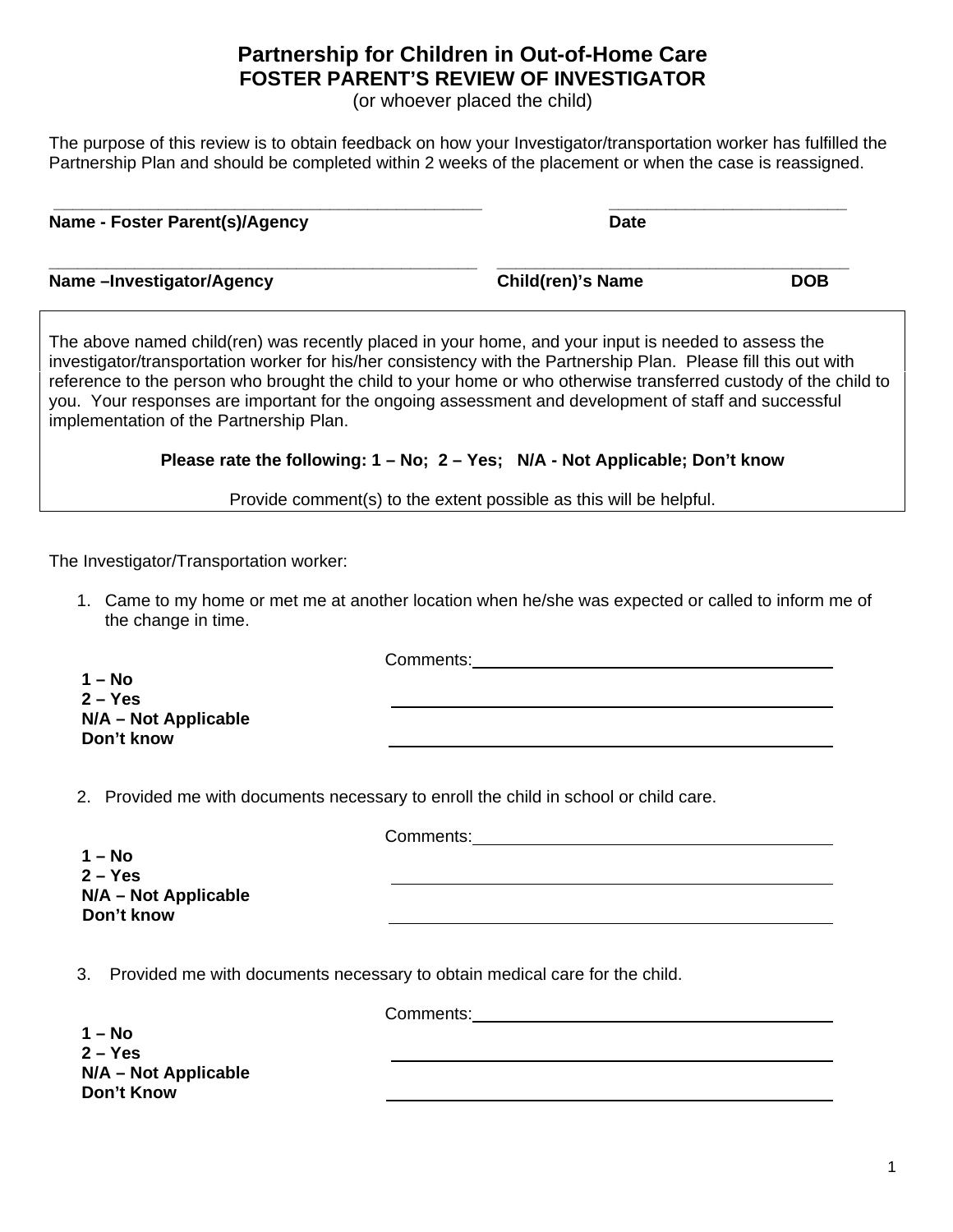## **Partnership for Children in Out-of-Home Care FOSTER PARENT'S REVIEW OF INVESTIGATOR**

(or whoever placed the child)

4. At the time of placement, shared all other relevant information about the child including the reason the child was removed and any health concerns or medications.

| $1 - No$                                                             |                                                                                                                                                                                                                                |
|----------------------------------------------------------------------|--------------------------------------------------------------------------------------------------------------------------------------------------------------------------------------------------------------------------------|
| $2 - Yes$<br>N/A - Not Applicable<br>Don't know                      |                                                                                                                                                                                                                                |
| staff to be contacted in emergencies.                                | 5. Provided me with his/her contact information and contact information for his/her supervisor and other                                                                                                                       |
| $1 - No$<br>$2 - Yes$<br>N/A - Not Applicable<br>Don't know          | Comments: 2008 Comments: 2008 Comments: 2008 Comments: 2008 Comments: 2008 Comments: 2008 Comments: 2008 Comments: 2008 Comments: 2008 Comments: 2008 Comments: 2008 Comments: 2008 Comments: 2008 Comments: 2008 Comments: 20 |
| information on each child within 72 hours of each child's placement. | 6. Provided me with the Child Resource Record, including all available social, educational, and medical                                                                                                                        |
| $1 - No$<br>$2 - Yes$<br>N/A - Not Applicable<br>Don't know          |                                                                                                                                                                                                                                |
| 7. Answered my questions to the best of his/her ability.             |                                                                                                                                                                                                                                |
| $1 - No$<br>$2 - Yes$<br>N/A - Not Applicable<br>Don't know          | Comments: Comments:                                                                                                                                                                                                            |
| 8. Informed me of the time of the shelter hearing.                   |                                                                                                                                                                                                                                |
| $1 - No$<br>$2 - Yes$<br>N/A - Not Applicable                        |                                                                                                                                                                                                                                |
| Don't know                                                           |                                                                                                                                                                                                                                |